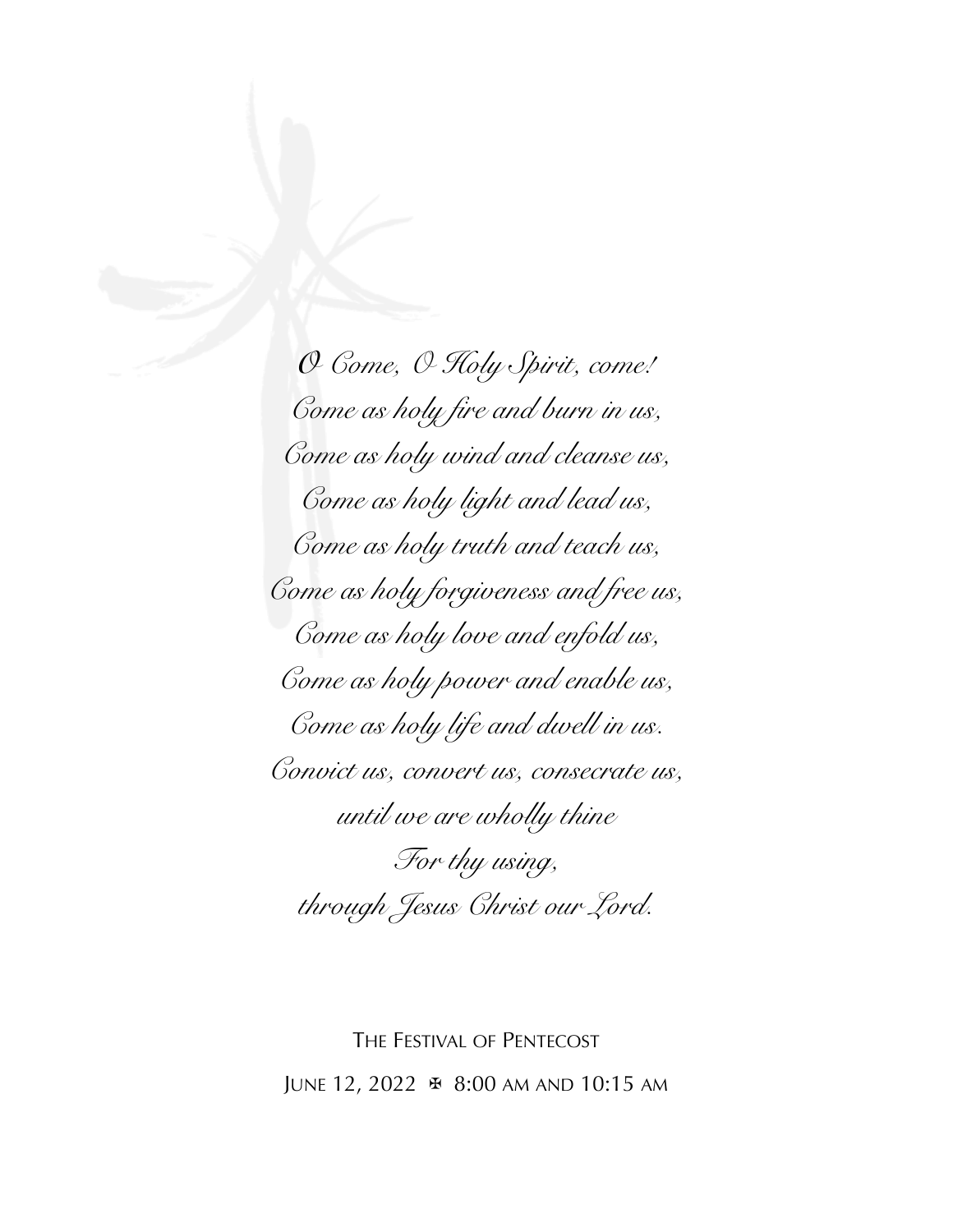## **A NOTE ABOUT PENTECOST SUNDAY**

Today we remember the amazing things that happened the first Pentecost Sunday, 50 days after Jesus rose from the dead. Just as Jesus had promised, He sent the Holy Spirit to His followers and miracles happened that day. There were strange sounds and sights and the gift of being

able to speak in languages the disciples had never learned. But far and away, the most important event of that day is still true today: the Holy Spirit is given through the preaching of God's Gospel, bringing life through the death of Jesus for this world.

This Spirit sets us on fire to praise the Lord and spread His mighty Word!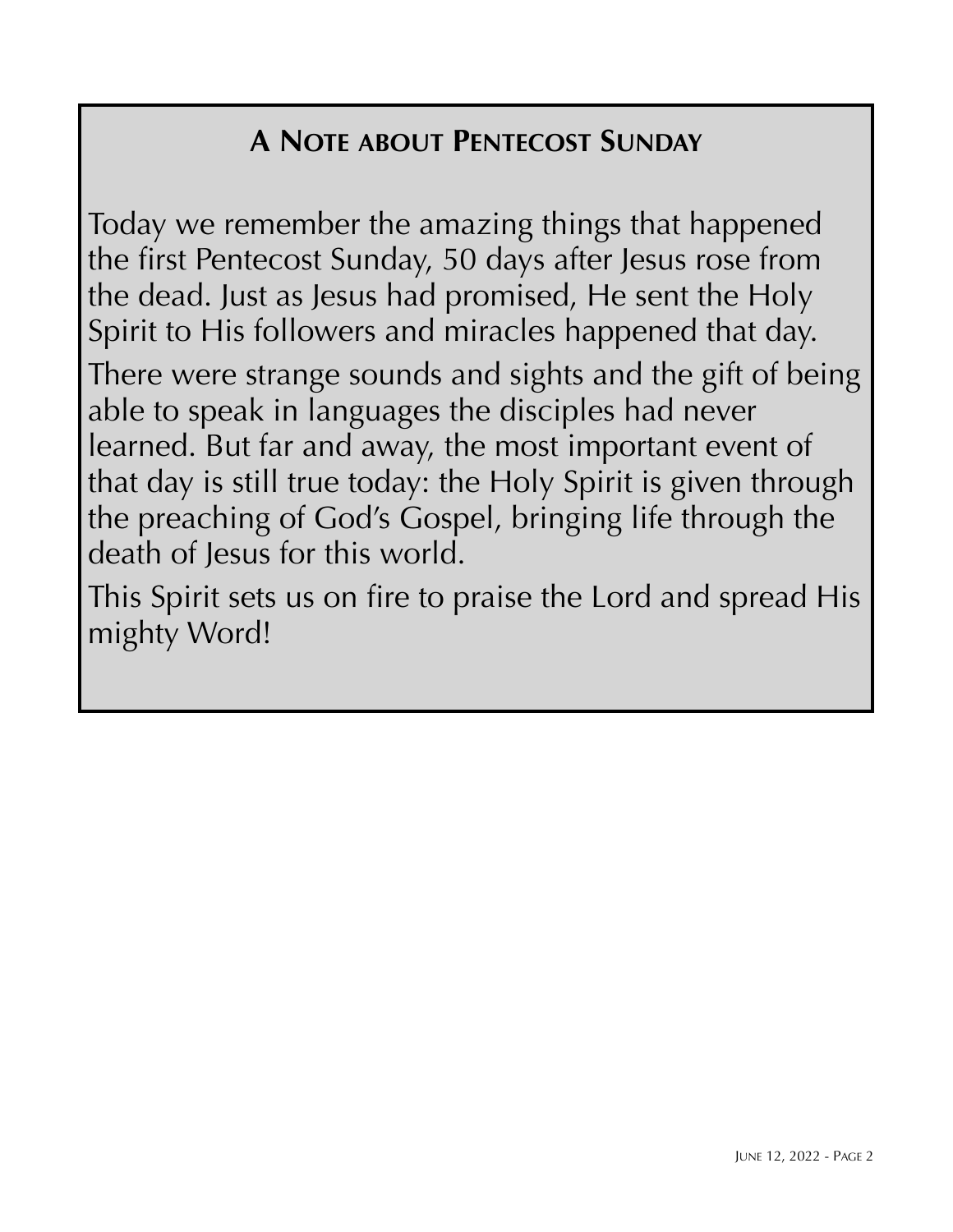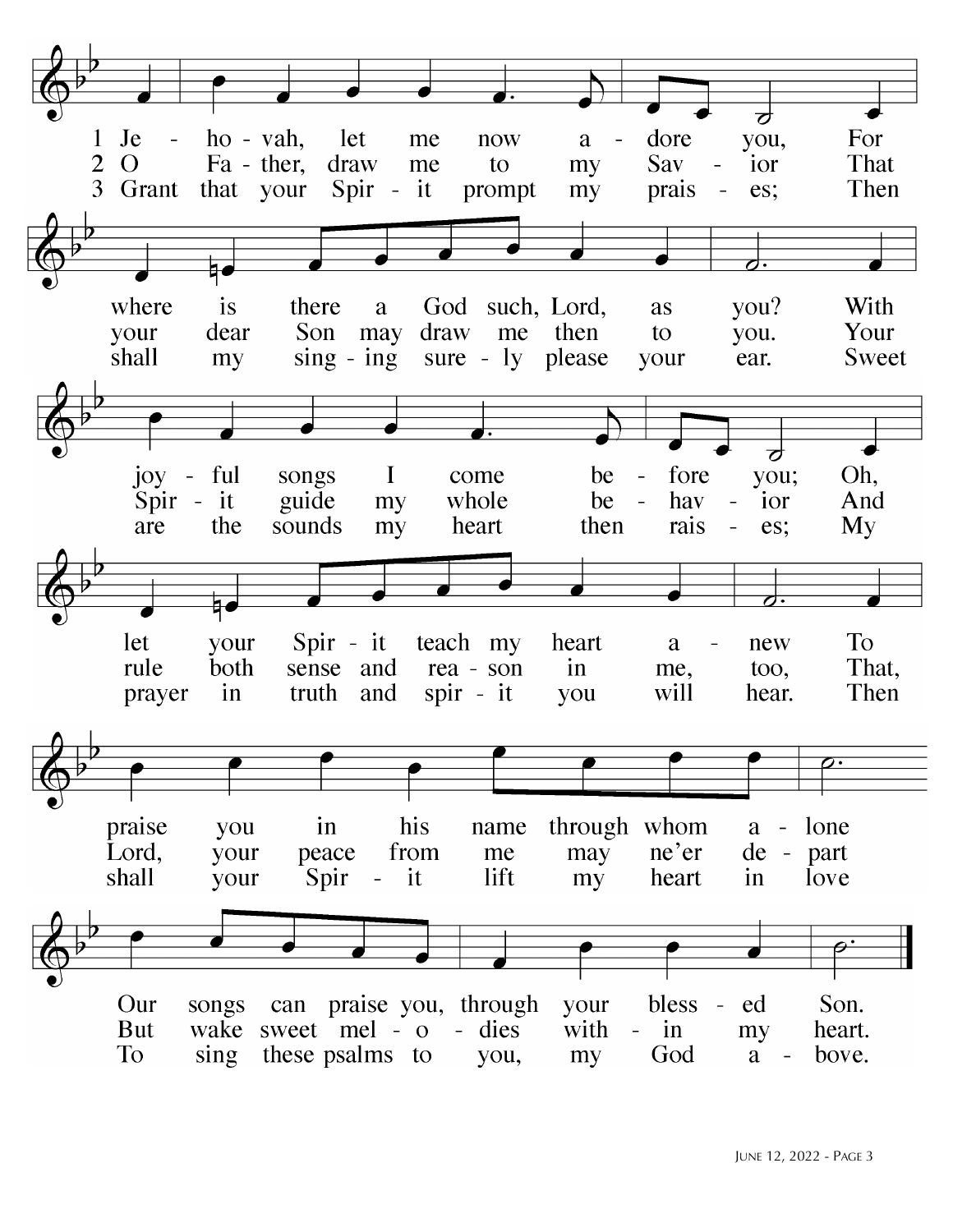## **Verses for Pentecost**

 *Please stand.*

In the name of the Father and of the Son ✙ and of the Holy Spirit.

#### **Amen.**

In the beginning God created the heavens and the earth. Now the earth was formless and empty, and the Spirit of God was hovering over the waters.

*Genesis 1:1-2* 

## **The Spirit of God has made me;**

**the breath of the Almighty gives me life.** 

*Job 33:4*

Where can I go from your Spirit? Where can I flee from your presence?

**If I go up to the heavens, you are there; if I make my bed in the depths, you are there.** 

*Psalm 139:7-8*

The Lord said, "My Spirit will not contend with man forever."

#### *Genesis 6:3*

# **O Lord, do not rebuke me in your anger or discipline me in your wrath.**

Be merciful to me, Lord, for I am faint; O Lord, heal me, for my bones are in agony.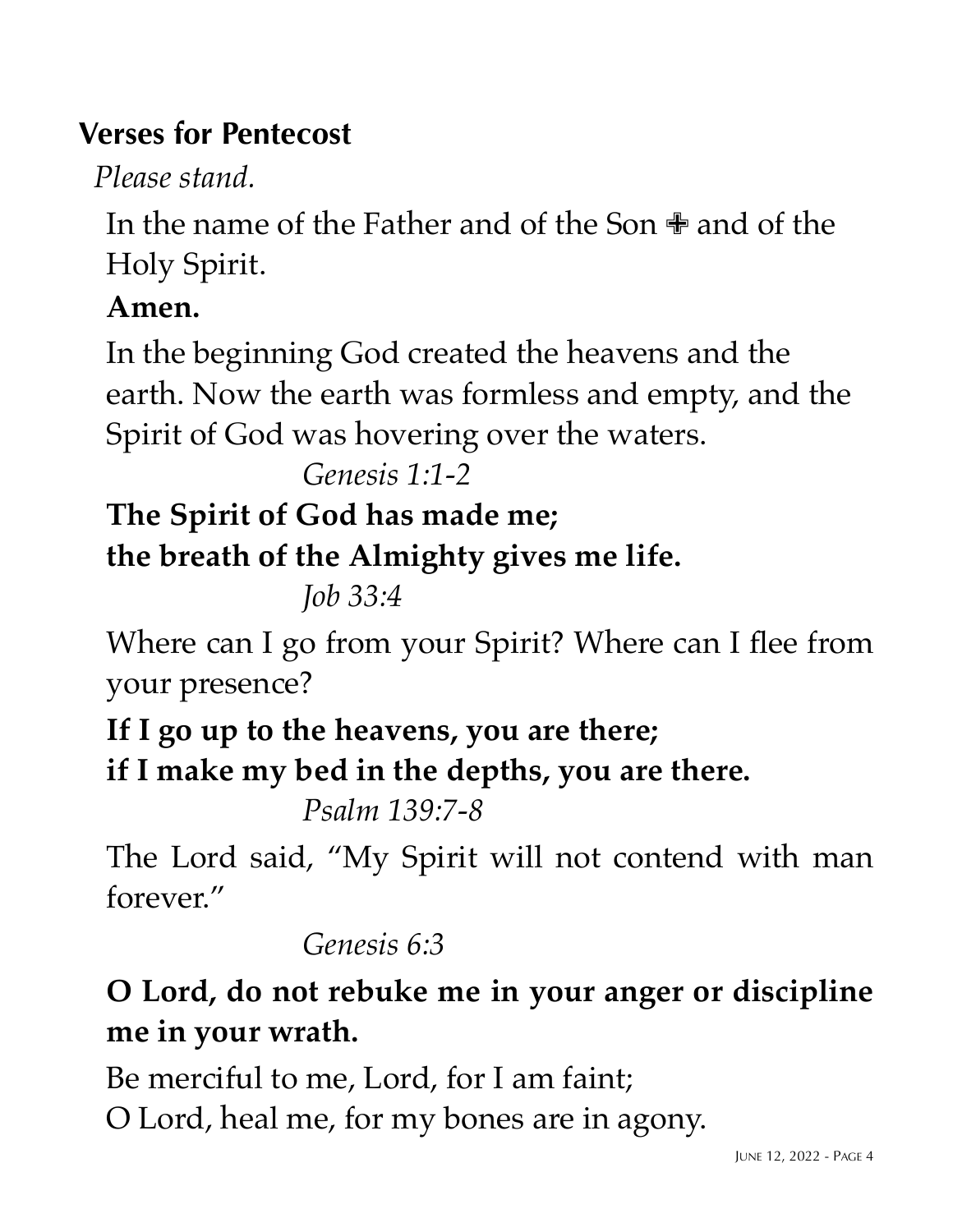# **Turn, O Lord, and deliver me; save me because of your unfailing love.**

*Psalm 61:1,2,4*

Jesus said to his disciples, "Receive the Holy Spirit. If you forgive anyone his sins, they are forgiven; if you do not forgive them, they are not forgiven." *John 20:22-23*

**No one can enter the kingdom of God unless he is born of water and the Spirit. Flesh gives birth to flesh, but the Spirit gives birth to spirit.** *John 3:5-6*

The Spirit of the Sovereign Lord is on me, because the Lord has anointed me to preach good news to the poor.*Isaiah 61:1*

**There is now no condemnation for those who are in Christ Jesus,** 

**because through Christ Jesus the law of the Spirit of life set me free from the law of sin and death.** 

*Romans 8:1*

Now the Lord is the Spirit, and where the Spirit of the Lord is, there is freedom. *2 Corinthians 3:17*

**Come, Holy Spirit! Fill the hearts of your faithful people, and kindle in us the fire of your love. Alleluia!**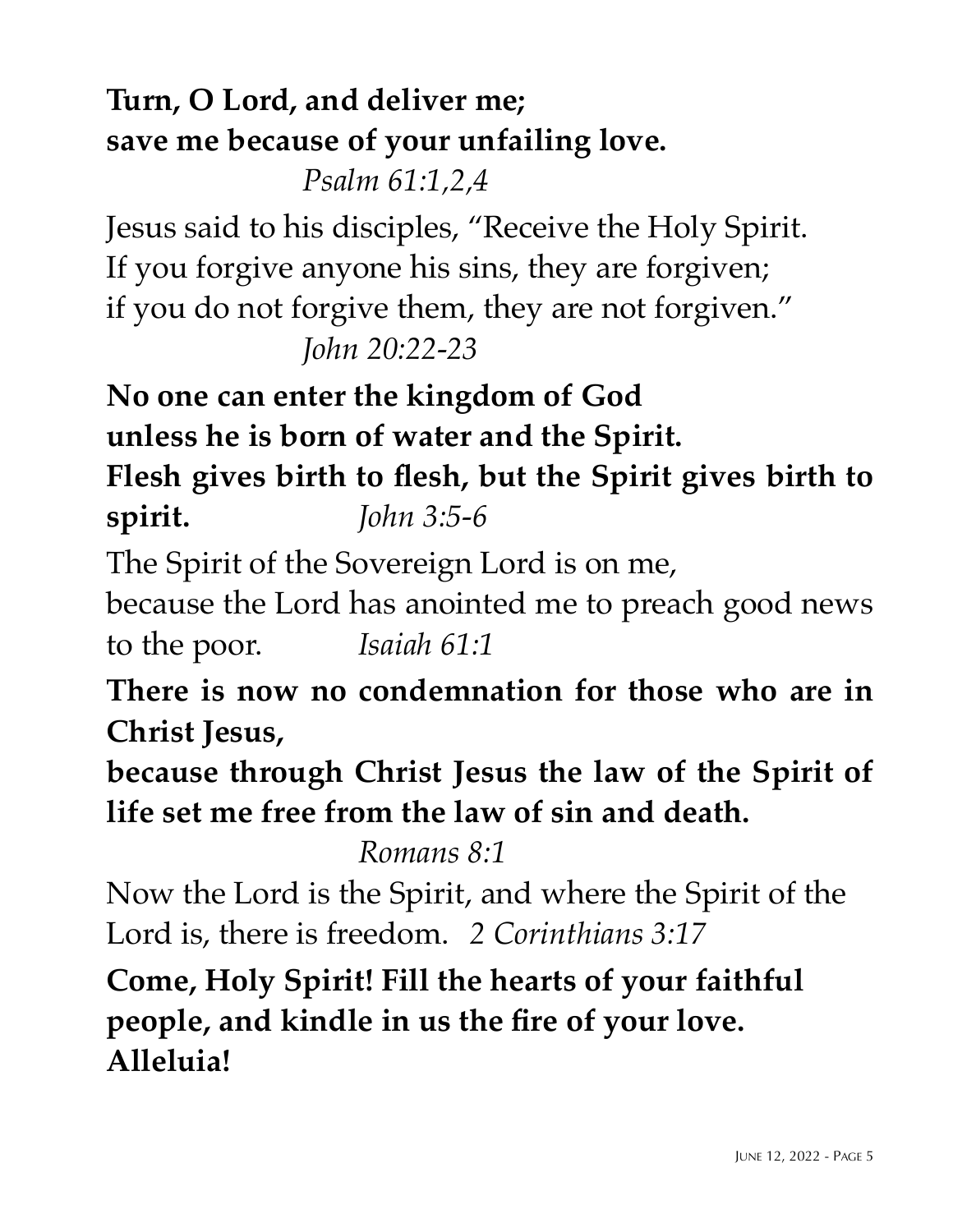*The congregation sings:*

**Praise God from whom all blessings flow, Praise Him all creatures here below. Praise Him above you heavenly host. Praise Father, Son and Holy Ghost.**

#### THE WORD OF GOD

#### **Prayer of the Day**

The Lord be with you.

#### **And also with you.**

Let us pray.

Holy Spirit, God and Lord, come to us this joyful day with Your sevenfold gift of grace. Rekindle in our hearts the holy fire of Your love that in a true and living faith we may tell abroad the glory of our Savior, Jesus Christ, who lives and reigns with You and the Father, one God, now and forever.

#### **Amen.**

*Be seated.*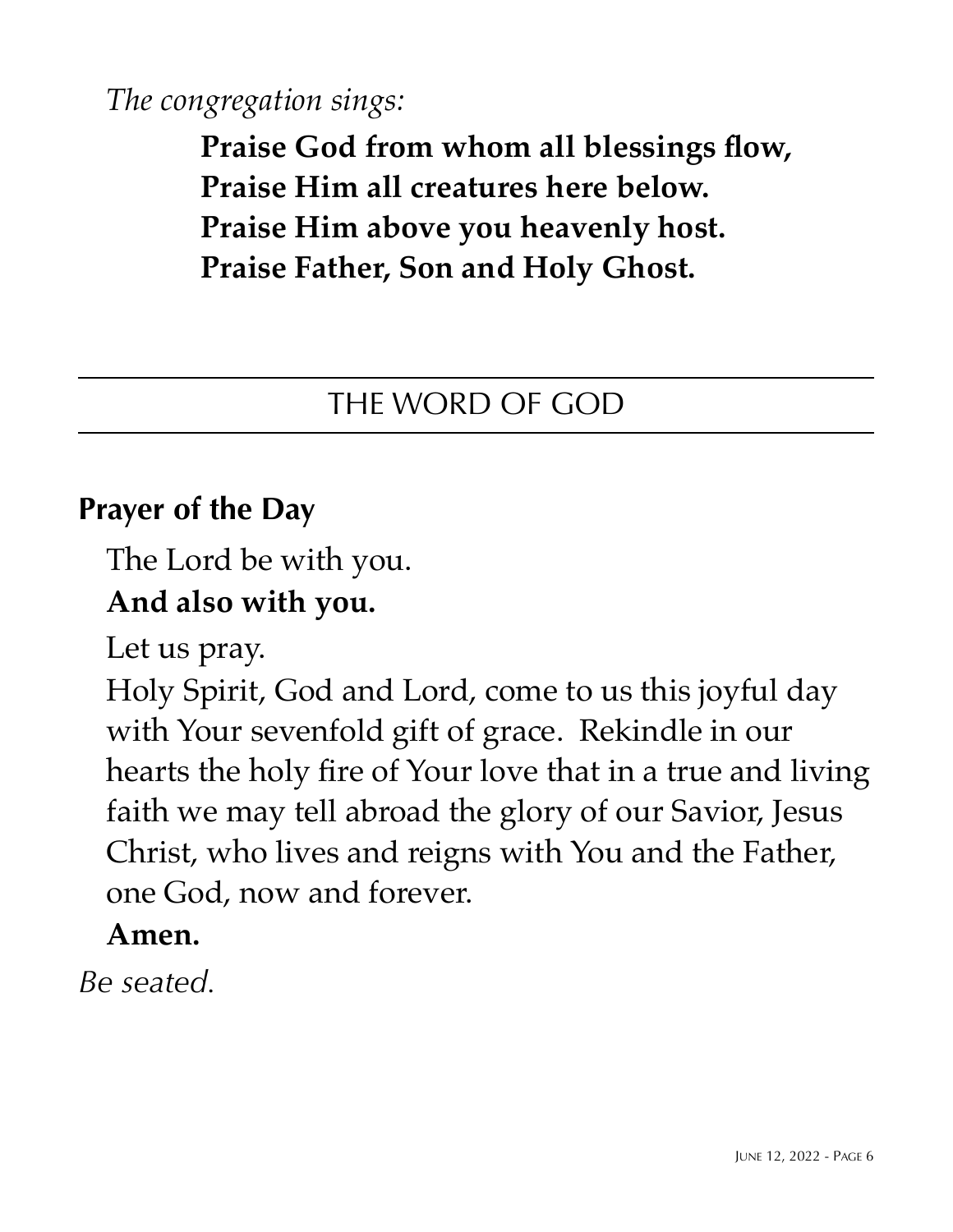## **First Reading** *Acts 2:1-21*

*In the Old Testament, God poured out his Spirit onto the prophets so they could reveal his will. On Pentecost, Jesus poured his Spirit onto the Church so they could proclaim his gospel to the world.*

When the day of Pentecost came, they were all together in one place. Suddenly a sound like the blowing of a violent wind came from heaven and filled the whole house where they were sitting. They saw what seemed to be tongues of fire that separated and came to rest on each of them. All of them were filled with the Holy Spirit and began to speak in other tongues as the Spirit enabled them.

Now there were staying in Jerusalem God-fearing Jews from every nation under heaven. When they heard this sound, a crowd came together in bewilderment, because each one heard their own language being spoken. Utterly amazed, they asked: "Aren't all these who are speaking Galileans? Then how is it that each of us hears them in our native language? Parthians, Medes and Elamites; residents of Mesopotamia, Judea and Cappadocia, Pontus and Asia, Phrygia and Pamphylia, Egypt and the parts of Libya near Cyrene; visitors from Rome (both Jews and converts to Judaism); Cretans and Arabs—we hear them declaring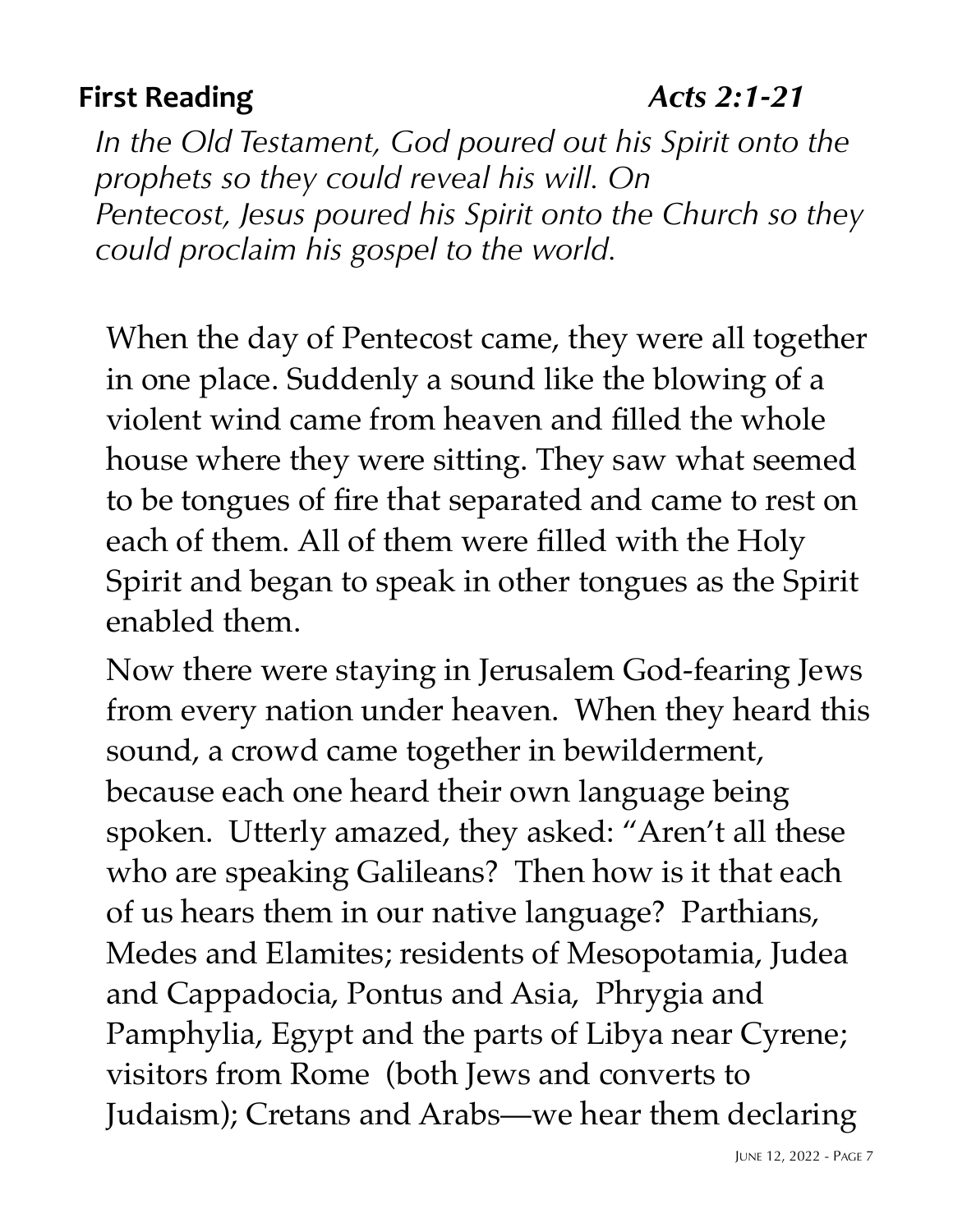the wonders of God in our own tongues!" Amazed and perplexed, they asked one another, "What does this mean?"

Some, however, made fun of them and said, "They have had too much wine."

Then Peter stood up with the Eleven, raised his voice and addressed the crowd:

"Fellow Jews and all of you who live in Jerusalem, let me explain this to you; listen carefully to what I say. These people are not drunk, as you suppose. It's only nine in the morning! No, this is what was spoken by the prophet Joel:

" 'In the last days, God says,

I will pour out my Spirit on all people. Your sons and daughters will prophesy,

your young men will see visions,

your old men will dream dreams.

Even on my servants, both men and women,

I will pour out my Spirit in those days, and they will prophesy.

I will show wonders in the heavens above and signs on the earth below,

blood and fire and billows of smoke.

The sun will be turned to darkness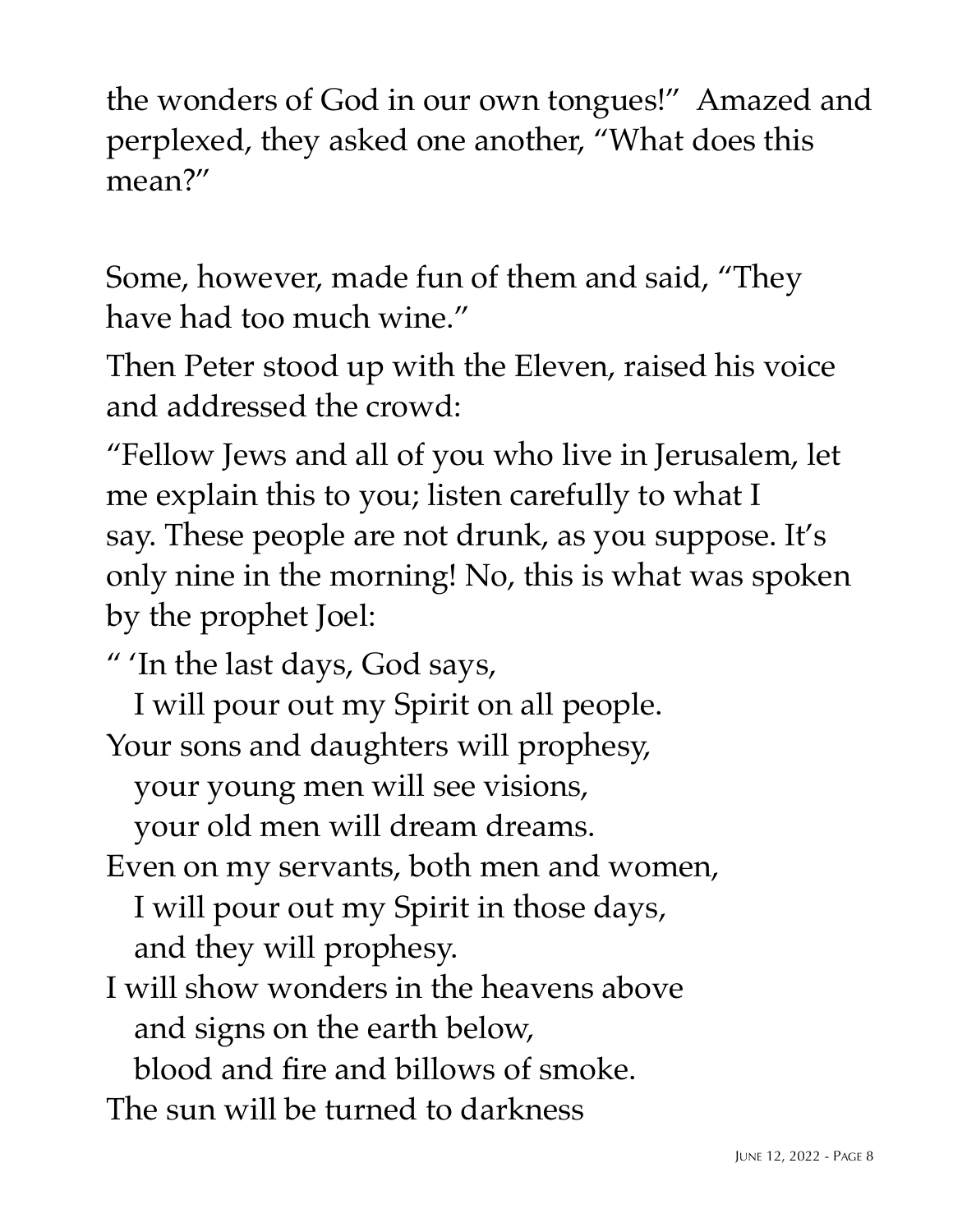and the moon to blood

before the coming of the great and glorious day of the Lord.

And everyone who calls

on the name of the Lord will be saved.'

The Word of the Lord. **Thanks be to God.**

#### **All You Works of God, Bless the Lord**

A choir sings the verses. The congregation joins in singing the refrain each time.

> *All you works of God, bless the Lord! All you angels, now bless the Lord; come, you heavens and pow'rs that be, praise the Lord and his majesty:*

**Raise your voices high, praise and magnify, all you works of God, bless the Lord! Raise your voices high, praise and magnify, all you works of God, bless the Lord!**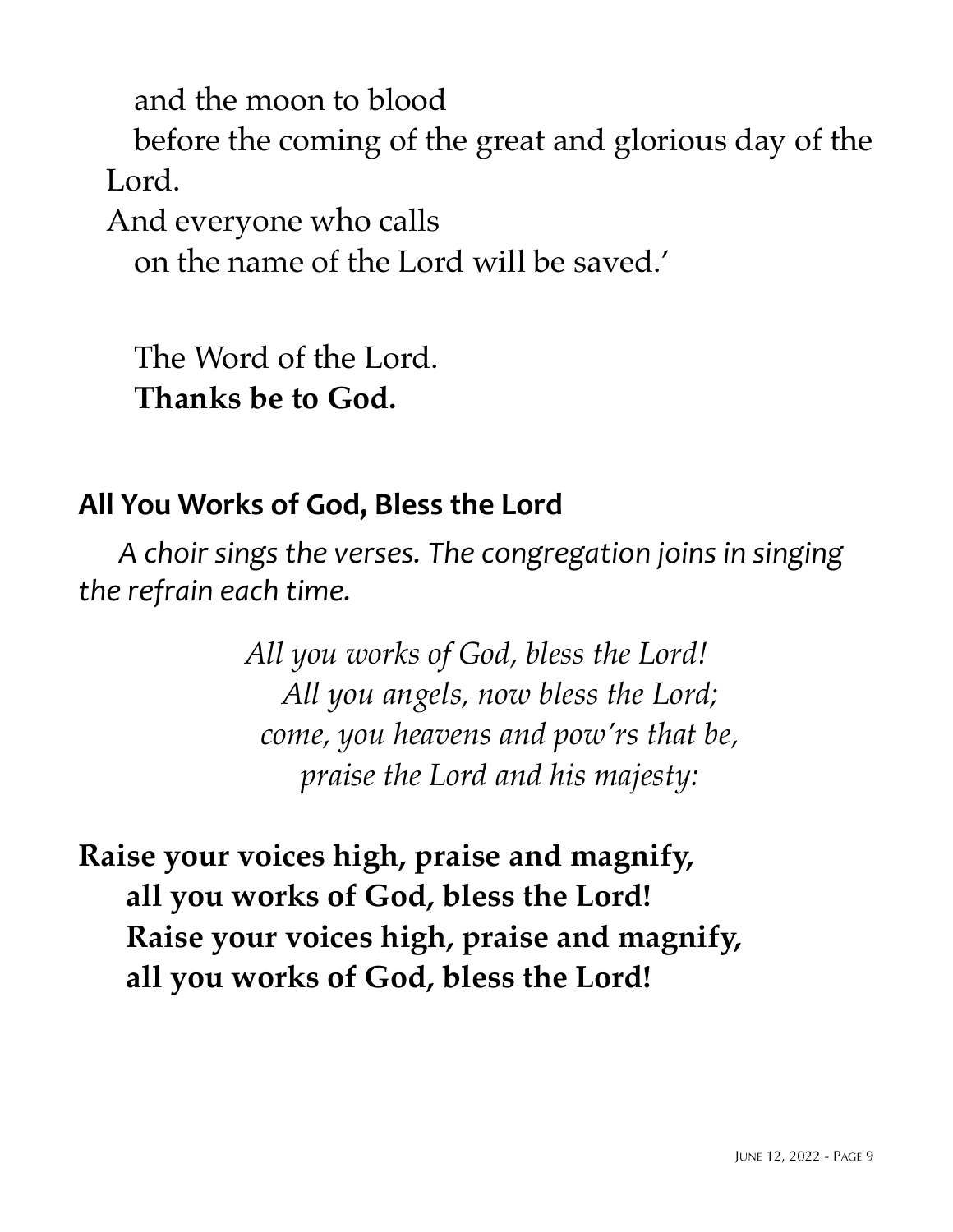*Come, humanity, sing along, sing, you people of God, a song; priests and servants, your Lord now bless, join, you spirits and souls at rest:*

**Raise your voices high, praise and magnify, all you works of God, bless the Lord! Raise your voices high, praise and magnify, all you works of God, bless the Lord!**

> *Bless the Lord, all you pure of heart; all you humble, his praise impart; God the Father and Son adore, bless the Spirit forevermore!*

**Raise your voices high, praise and magnify, all you works of God, bless the Lord! Raise your voices high, praise and magnify, all you works of God, bless the Lord!**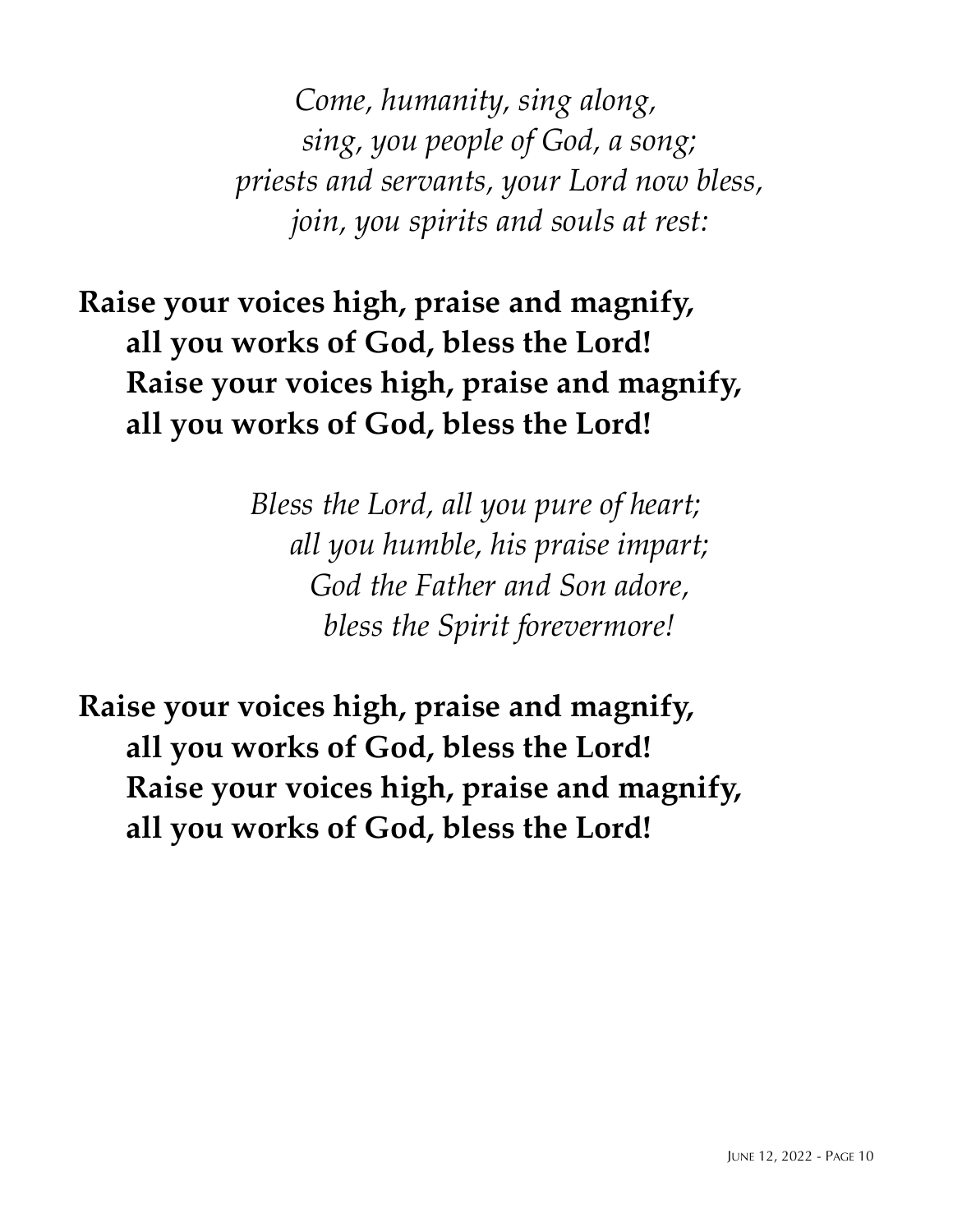# **Second Reading** *1 Corinthians 12:3-11*

*When God pours out his Spirit it is not only for the benefit of the individual believer. God gives his Spirit to us so that we might be of benefit to the entire Church.*

Therefore I want you to know that no one who is speaking by the Spirit of God says, "Jesus be cursed," and no one can say, "Jesus is Lord," except by the Holy Spirit.

There are different kinds of gifts, but the same Spirit distributes them. There are different kinds of service, but the same Lord. There are different kinds of working, but in all of them and in everyone it is the same God at work.

Now to each one the manifestation of the Spirit is given for the common good. To one there is given through the Spirit a message of wisdom, to another a message of knowledge by means of the same Spirit, to another faith by the same Spirit, to another gifts of healing by that one Spirit, to another miraculous powers, to another prophecy, to another distinguishing between spirits, to another speaking in different kinds of tongues, and to still another the interpretation of tongues. All these are the work of one and the same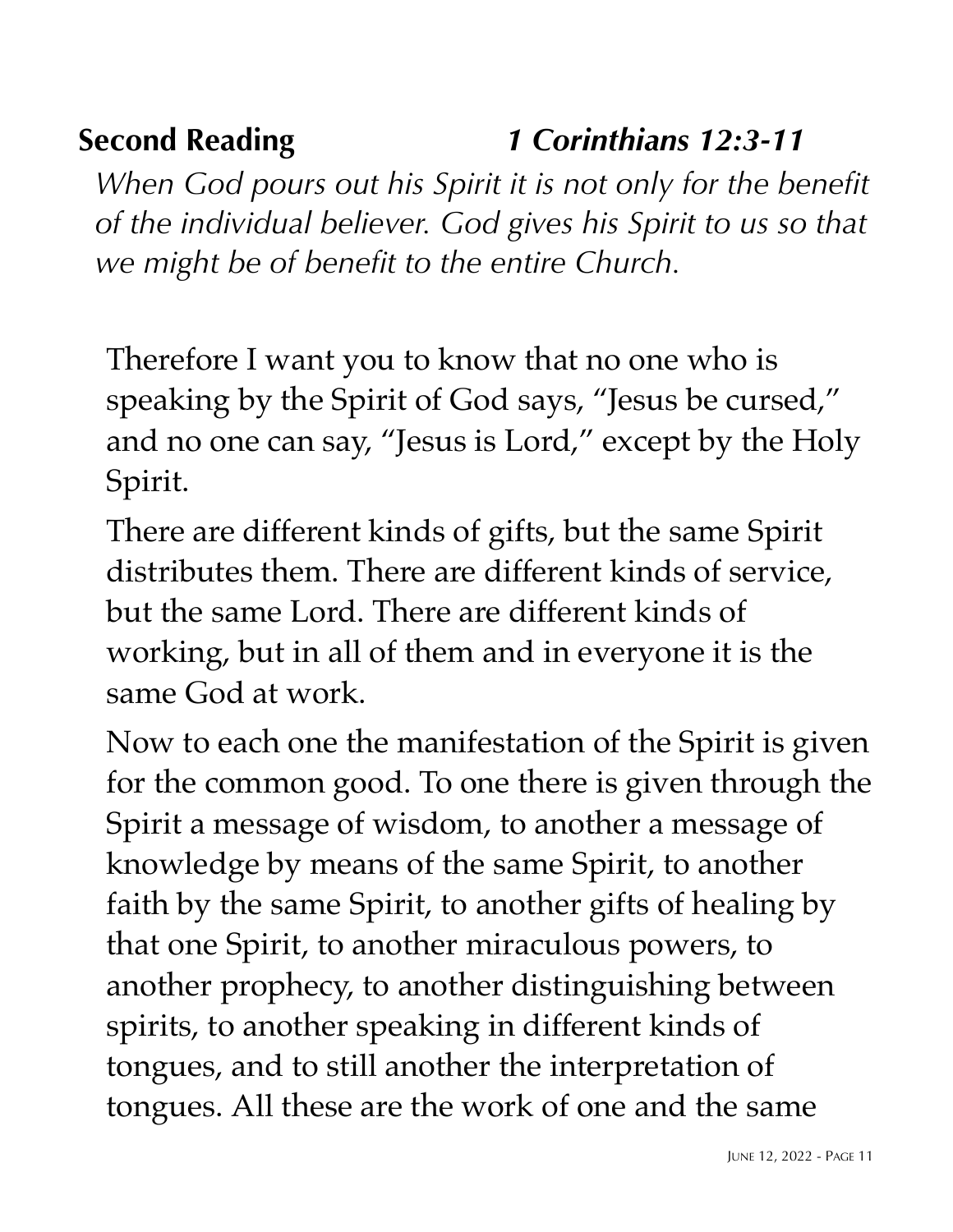Spirit, and he distributes them to each one, just as he determines.

The Word of the Lord. **Thanks be to God!**

*Please stand*

## **The Holy Gospel** *John 7:37-39*

*When God pours out his Spirit it is not only for the benefit of the individual believer. God gives his*

The Gospel of St. John, chapter 7.

On the last and greatest day of the festival, Jesus stood and said in a loud voice, "Let anyone who is thirsty come to me and drink. Whoever believes in me, as Scripture has said, rivers of living water will flow from within them." By this he meant the Spirit, whom those who believed in him were later to receive. Up to that time the Spirit had not been given, since Jesus had not yet been glorified.

The Gospel of the Lord. **Praise be to You, O Christ.**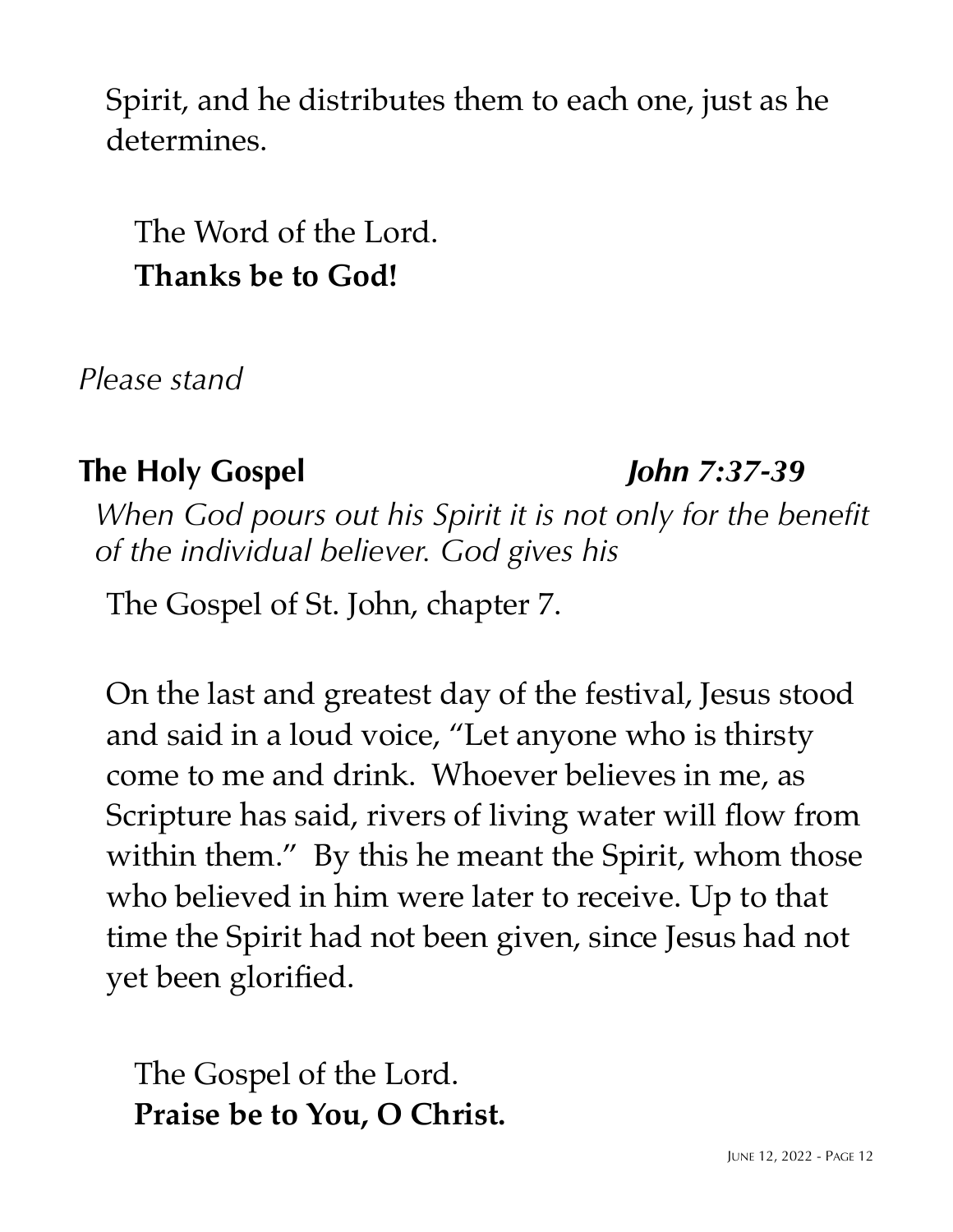*Be seated.*

**Hymn of the Day | 586 Come, Holy Ghost, Creator Blest**

> **Come, Holy Ghost, Creator blest, and make our hearts your place of rest; come with your grace and heav'nly aid, and fill the hearts which you have made.**

**To you, the Counselor, we cry, to you, the gift of God most high, the fount of life, the fire of love, the soul's anointing from above.**

**In you, with graces sevenfold, we God's almighty hand behold while you with tongues of fire proclaim to all the world his holy name.**

**Your light to ev'ry thought impart, and shed your love in ev'ry heart; the weakness of our mortal state with deathless might invigorate.**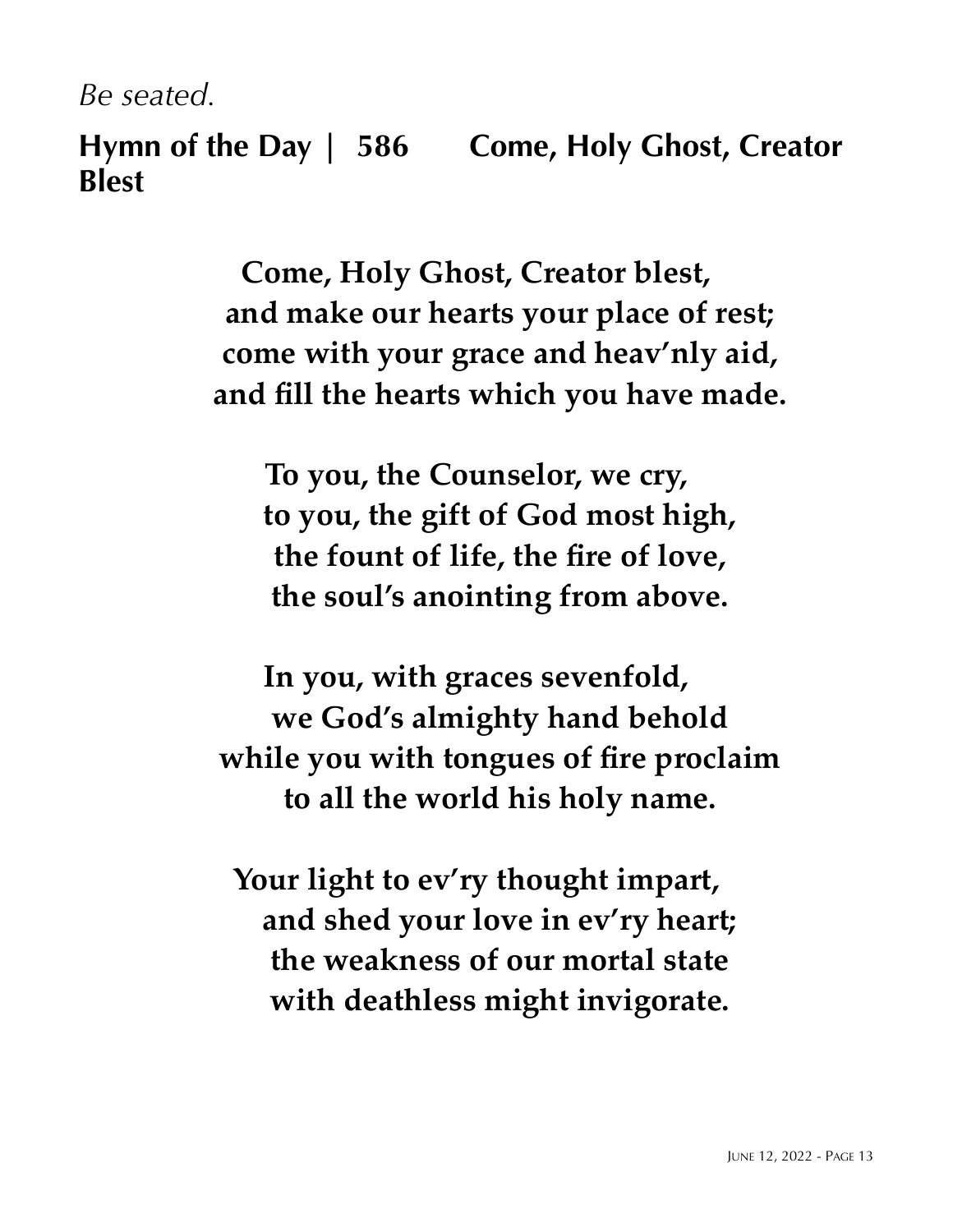**Drive far away our wily foe, and your abiding peace bestow; with you as our protecting guide, no evil can with us abide.**

**Teach us to know the Father, Son, and you, from both, as Three in One that we your name may ever bless and in our lives the truth confess.**

**Praise we the Father and the Son and Holy Spirit, with them One, and may the Son on us bestow the gifts that from the Spirit flow!**

**Sermon**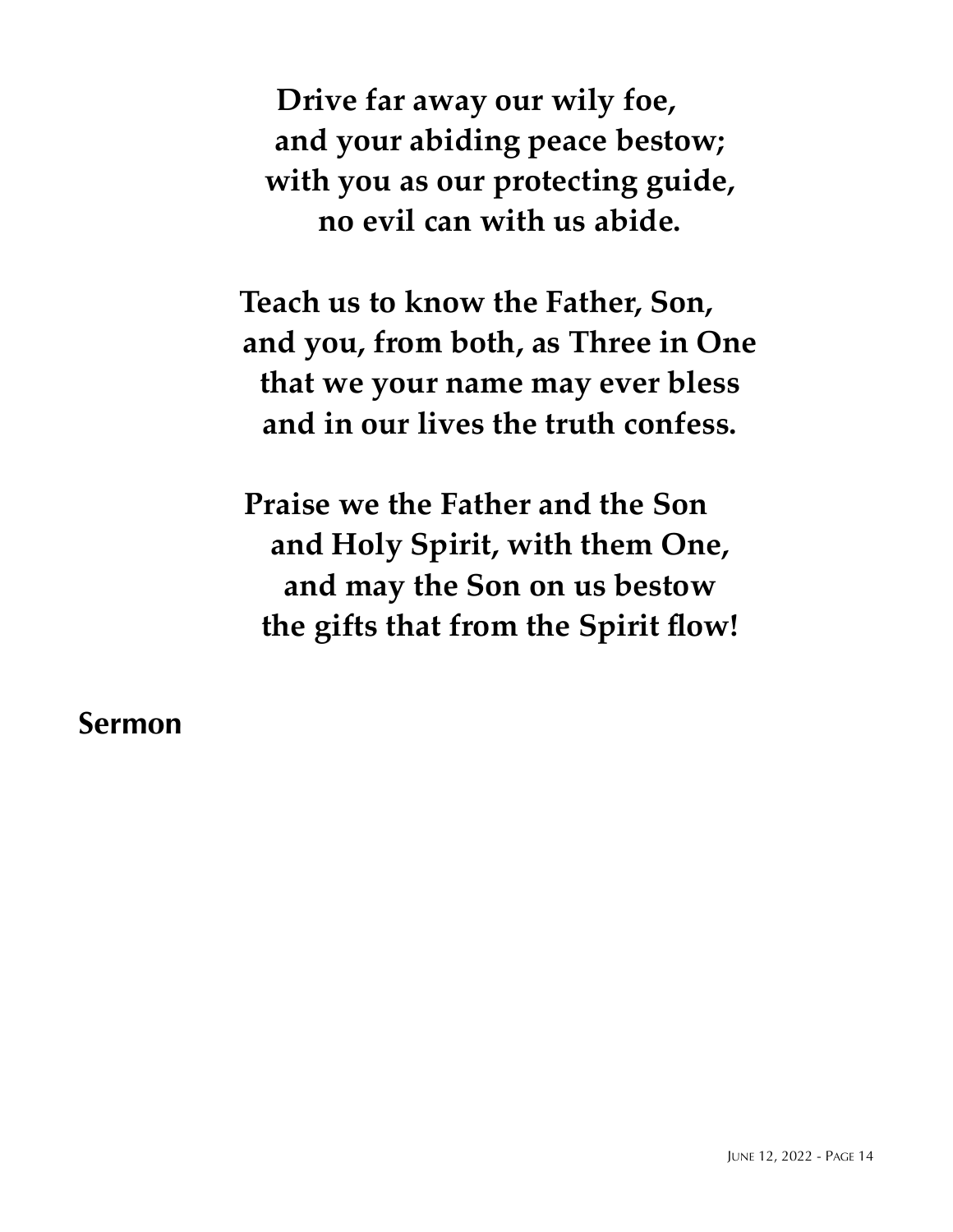**Apostles Creed**

**I believe in God, the Father Almighty, maker of heaven and earth.**

**I believe in Jesus Christ, his only Son, our Lord, who was conceived by the Holy Spirit, born of the Virgin Mary, suffered under Pontius Pilate,**

 **was crucified, died, and was buried.**

 **He descended into hell.**

 **The third day he rose again from the dead.** 

 **He ascended into heaven**

 **and is seated at the right hand of God the Father Almighty.** 

 **From there he will come to judge the living and the dead.**

**I believe in the Holy Spirit,**

 **the holy Christian Church,**

 **the communion of saints,** 

 **the forgiveness of sins,**

 **the resurrection of the body,** 

 **and the life everlasting. Amen.**

*Be seated*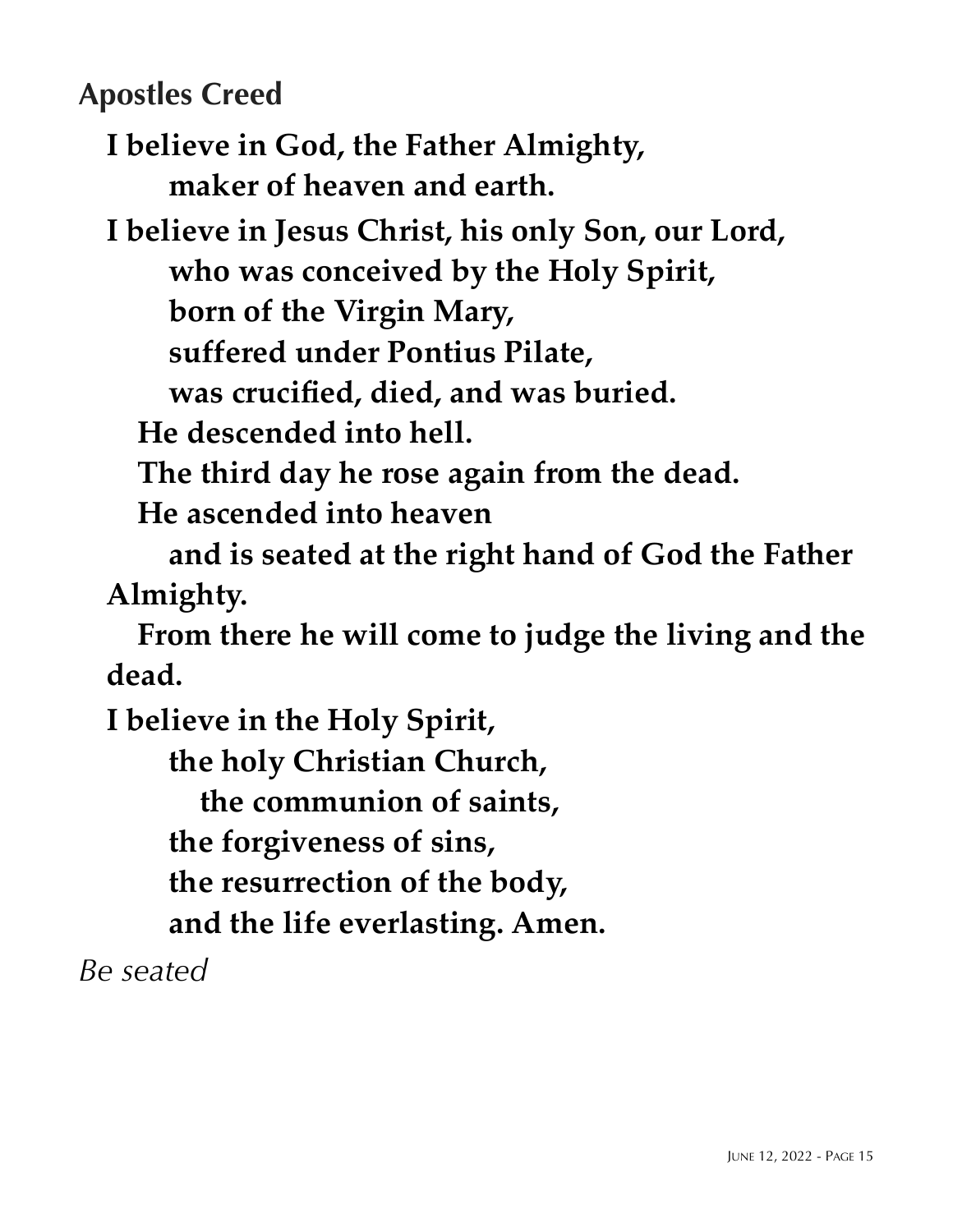## **Prayer of the Church**

Lord Jesus Christ, our Savior and Lord, we thank you that you kept your promise and sent the Holy Spirit to your Church. Move us to celebrate the Day of Pentecost with special joy because you continue to send your Spirit to equip and empower us to be your witnesses in the world.

# **Come, Holy Spirit, renew our hearts and kindle in us the fire of your love.**

You, Lord Jesus, received the sevenfold gifts of the Spirit to equip you for your mission. Send those blessings to us, we pray. Cause your Spirit to rest on us and enrich us with wisdom and understanding, counsel and might, and the knowledge and fear of the Lord. Guide us to seek these gifts and use them as we share the message of your love.

# **Come, Holy Spirit, renew our hearts and kindle in us the fire of your love.**

Through the power of the Spirit grant us a determined zeal to reach out to the lost. Give us courage to confess the truth clearly and compassion to confess the truth in love. Guide us as we encourage brothers and sisters to join us in your mission and enable us to work together to make disciples of all nations.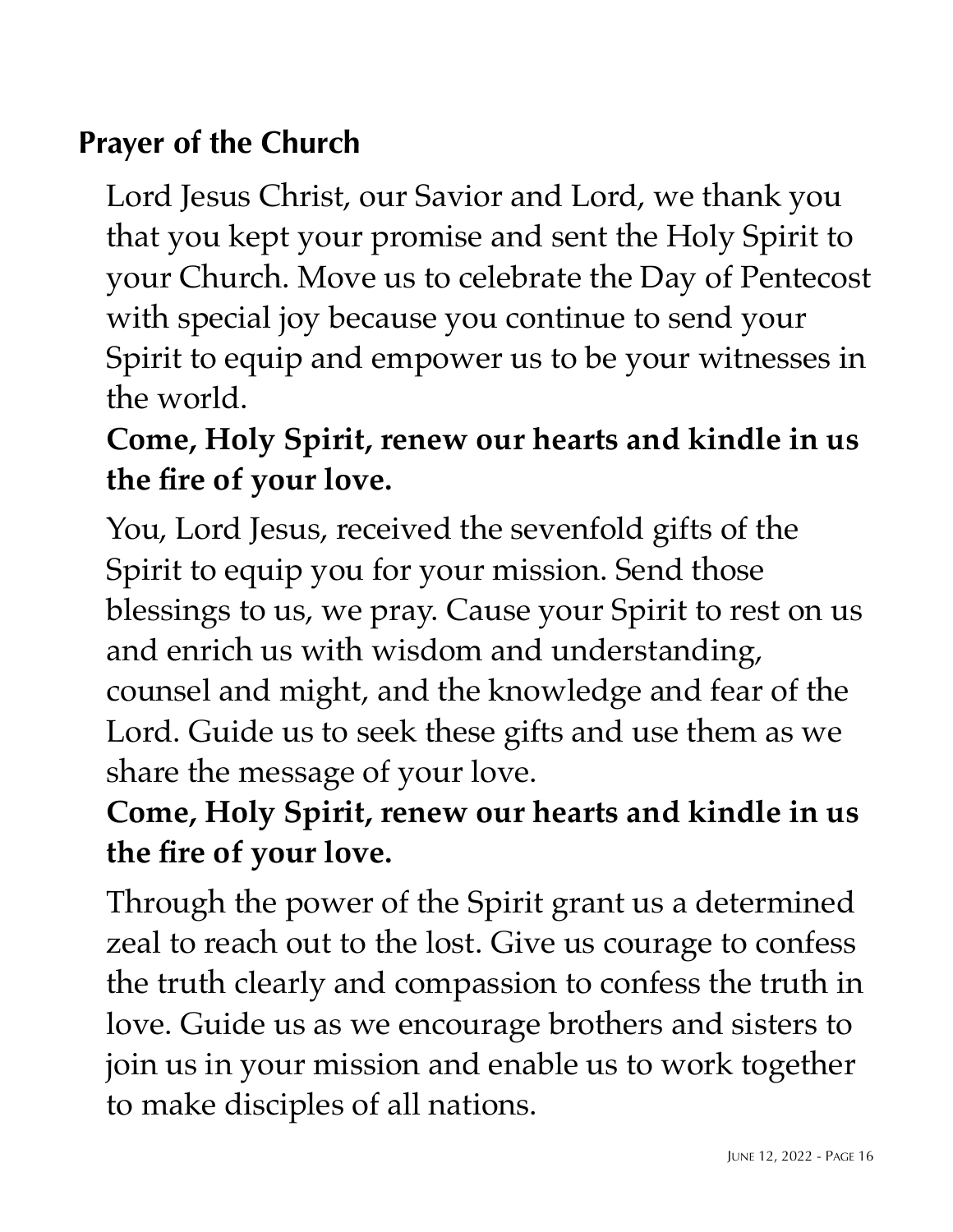# **Come, Holy Spirit, renew our hearts and kindle in us the fire of your love.**

Restrain the evil of Satan as we proclaim your truth. Protect all your people from social and physical persecution. When we endure the cross for following you, provide courage and patience. Safeguard our economy and guide our political leaders so that we may proclaim the gospel freely to all.

# **Come, Holy Spirit, renew our hearts and kindle in us the fire of your love.**

We pray each day that you keep in your care all who are enduring the troubles and tragedies of life: those whose bodies are racked with pain, those who struggle with depression and fear, those who endure the frustration of poverty, those who grieve because of a sudden loss, and those who are facing the reality of death. [We pray especially for…] Let your Spirit bring their prayers and ours to your Father's throne of grace.

# **Come, Holy Spirit, renew our hearts and kindle in us the fire of your love.**

Hear us, Lord, as we pray in silence.

## *Silent prayer*

Lord Jesus, continue to pour out your Holy Spirit that he may renew us with his pentecostal power. May his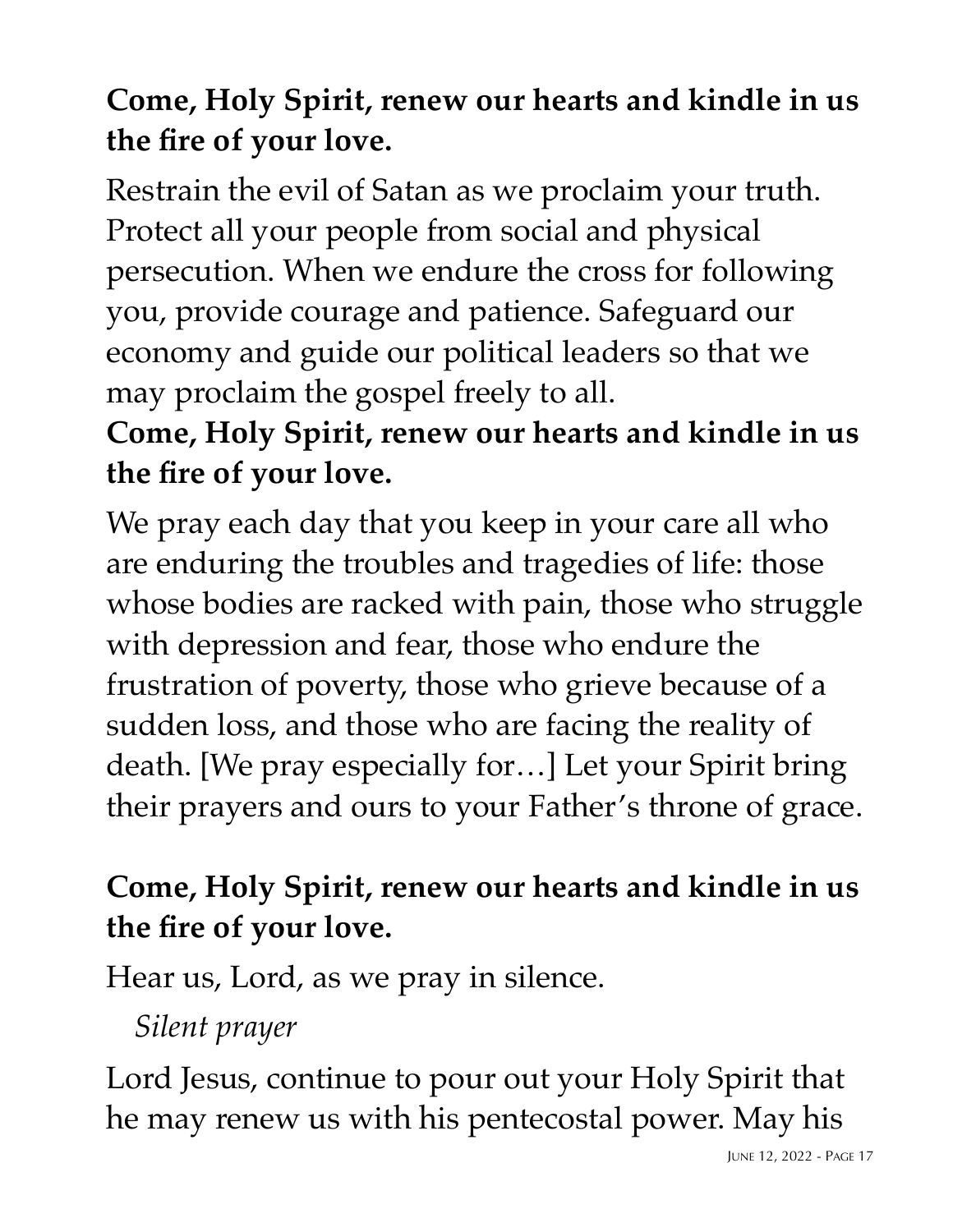love ignite our hearts and his breath impel our steps to preach the gospel to every creature.

**Come, Holy Spirit, renew our hearts and kindle in us the fire of your love. Amen.**



**Offering** *Moved by God's love in Christ, we return to God our first and best gifts, purely out of thanks to Him. There is an offering plate in the entry way for those who wish to give a gift in that way.* 

*To donate online, either scan the QR code on the* 

*left or text princeofpeace (no spaces) to (833) 693-7056. You'll receive a link in response. Follow the link to the Prince of Peace secure giving page.*

## THE SACRAMENT

#### *Stand*

The Lord be with you.

## **And also with you.**

Lift up your hearts. **We lift them up to the Lord.**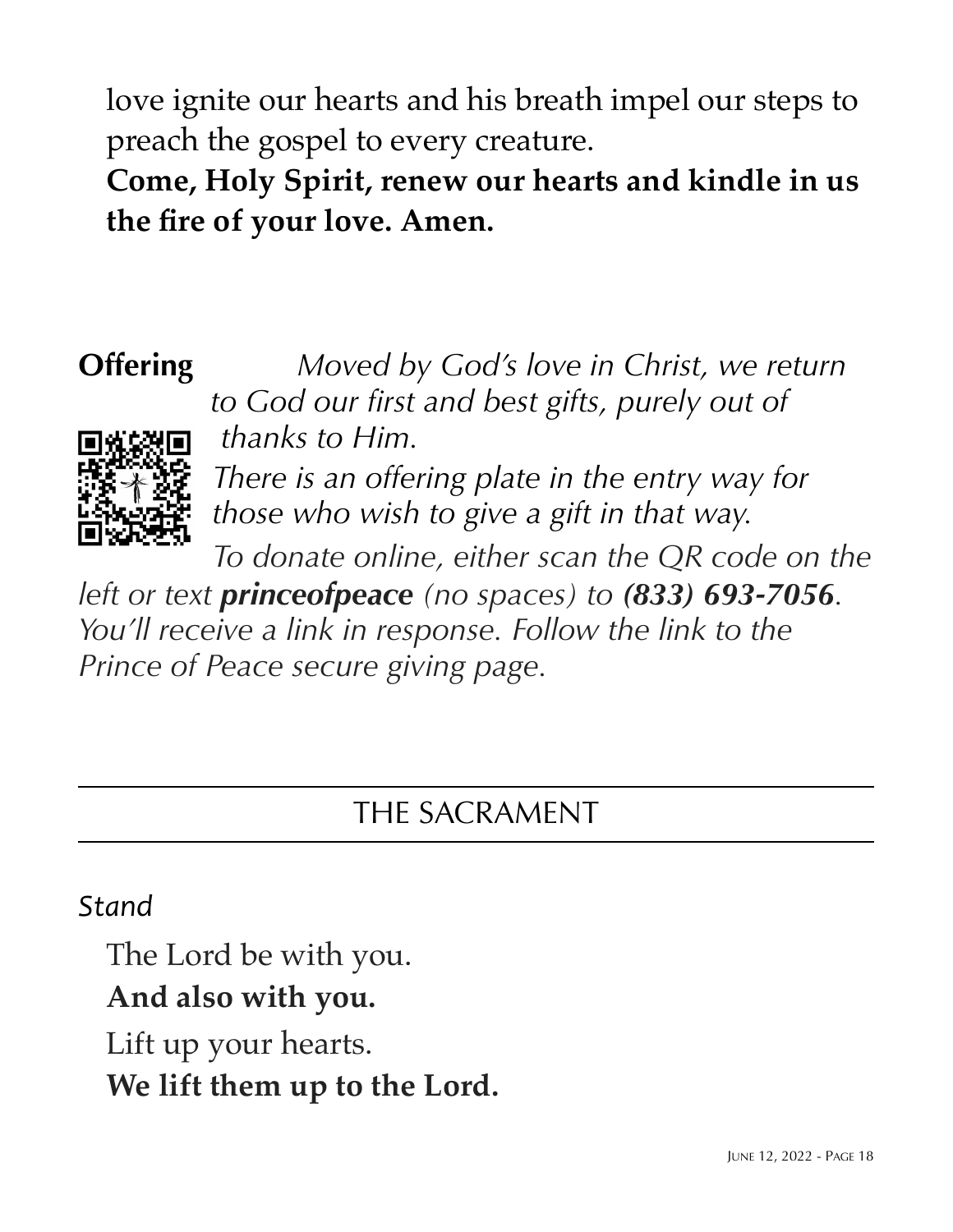Let us give thanks to the Lord our God. **It is good and right so to do.**

It is truly good and right that we should at all times and in all places give you thanks, O Lord, holy Father, almighty and everlasting God, through Jesus Christ our Lord, who on this day kept his promise and poured out the Holy Spirit to empower his Church to proclaim the gospel in all the world. Therefore, with all the saints on earth and hosts of heaven, we praise your holy name and join their glorious song:

# **Holy, Holy, Holy**

**Holy, holy, holy Lord, God of power, God of might. Heaven and earth are full of your glory. Hosanna in the highest. Blessed is he who comes in the name of the Lord.** 

**Hosanna in the highest, hosanna in the highest!**

## **Prayer of Thanksgiving**

Blessed are you, O Lord of heaven and earth. We praise and thank you for sending your Son, Jesus Christ, and we remember the great acts of love through which he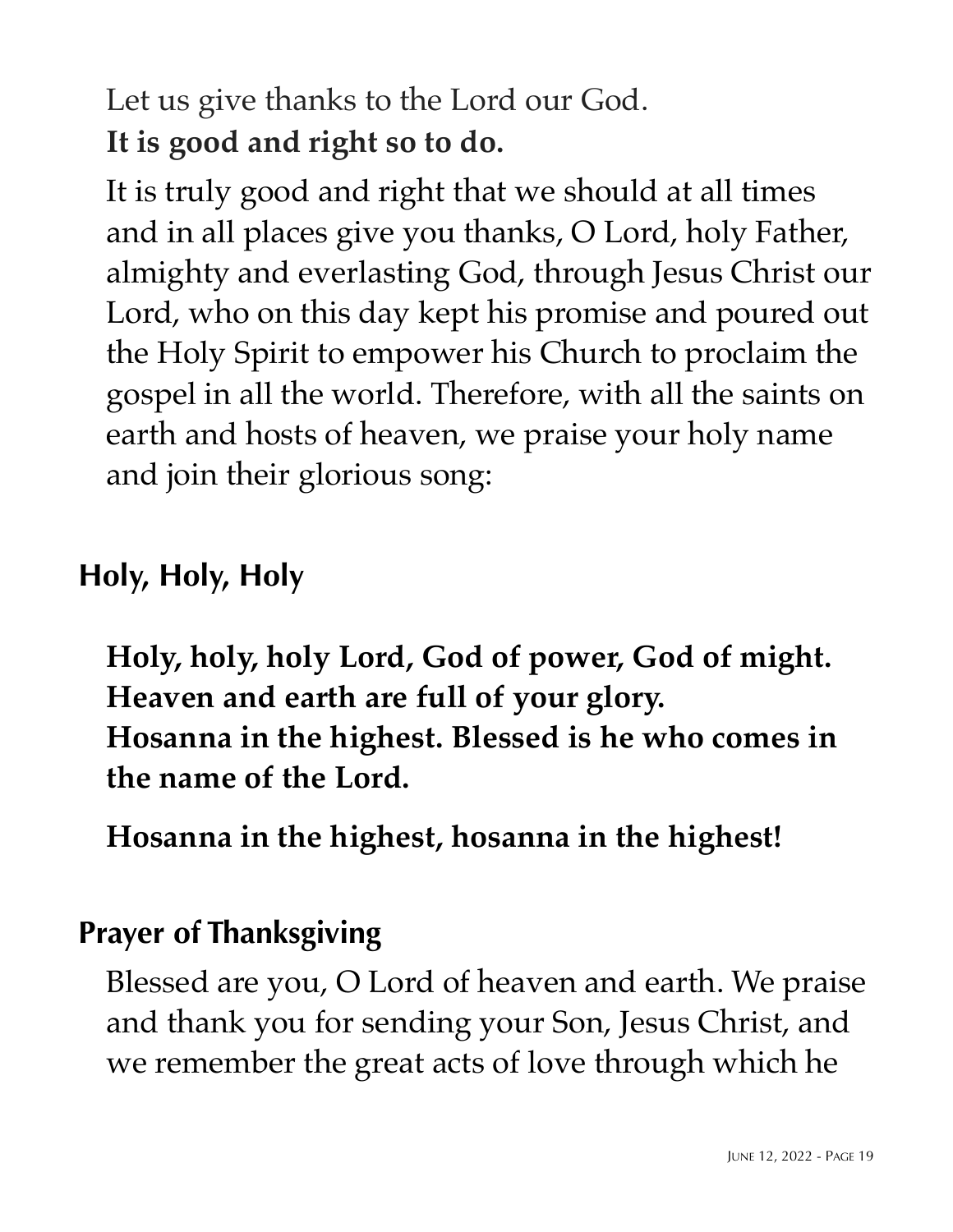has ransomed us from sin, death, and the devil's power.

 By his incarnation, he became one with us. By his perfect life, he fulfilled your holy will.

 By his innocent death, he overcame hell. By his rising from the grave, he opened heaven.

Invited by your grace and instructed by your Word, we approach your table with repentant and joyful hearts. Strengthen us through Christ's body and blood, and preserve us in the true faith until we feast with him and all his ransomed people in glory everlasting.

#### **Amen.**

## **The Lord's Prayer**

**Our Father, who art in heaven, hallowed be thy name, thy kingdom come, thy will be done on earth as it is in heaven. Give us this day our daily bread; and forgive us our trespasses, as we forgive those who trespass against us; and lead us not into temptation, but deliver us from evil. For thine is the kingdom and the power and the glory forever and ever. Amen.**

# **The Words of Our Lord Jesus**

Our Lord Jesus Christ, on the night he was betrayed, took bread; and when he had given thanks, he broke it and gave it to his disciples, saying, "Take and eat; this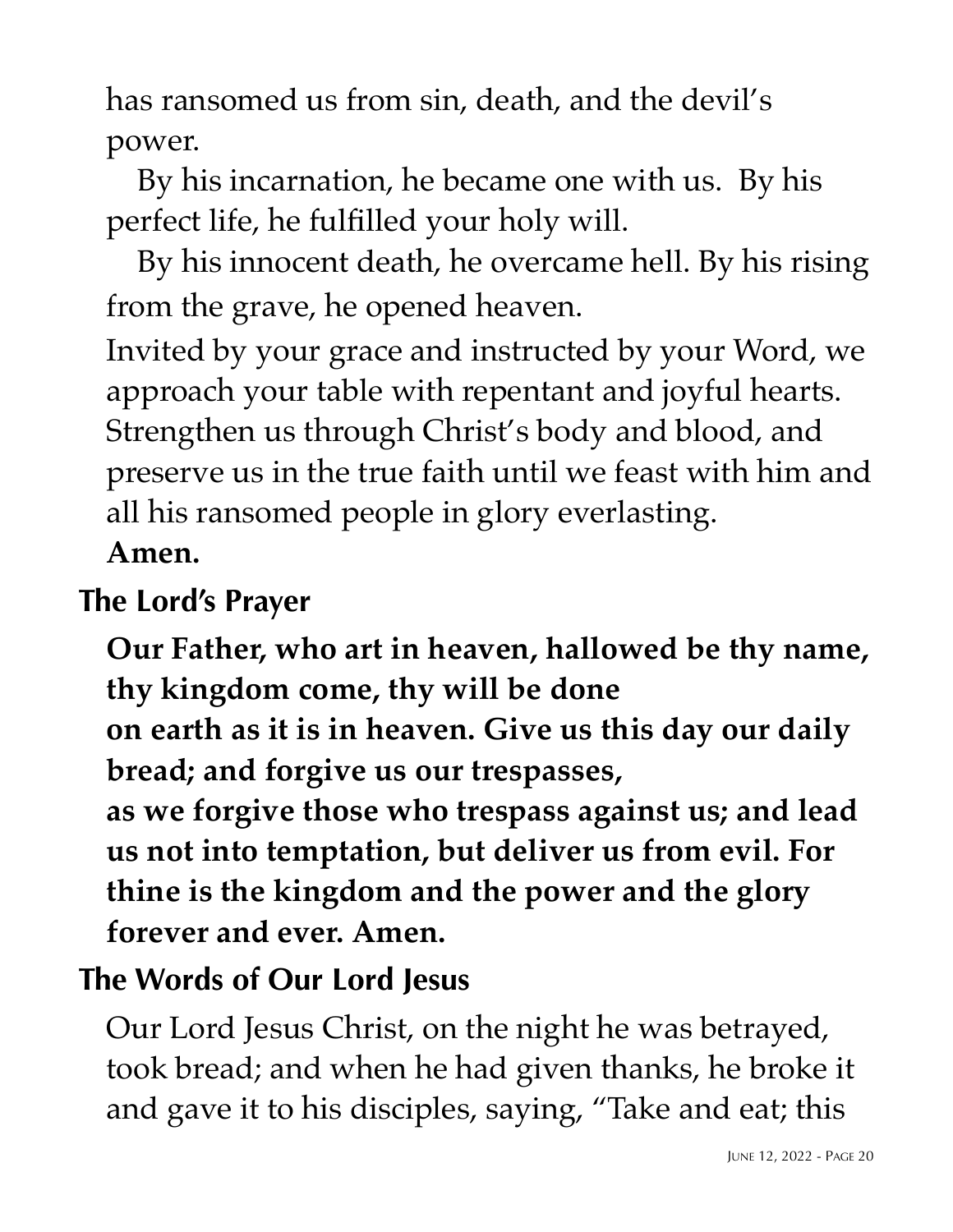is my  $+$  body, which is given for you. Do this in remembrance of me."

Then he took the cup, gave thanks, and gave it to them, saying, "Drink from it, all of you; this is my  $+$  blood of

the new covenant, which is poured out for you for the forgiveness of sins. Do this, whenever you drink it, in remembrance of me."

The peace of the Lord be with you always. **Amen.**

# **Jesus, Lamb of God**

**Jesus, Lamb of God, you take away the sin of the world; have mercy on us.**

**Jesus, Lamb of God, you take away the sin of the world; have mercy on us.** 

**Jesus, Lamb of God, you take away the sin of the world; grant us your peace.**

# *Be seated* **Distribution of the Lord's Supper**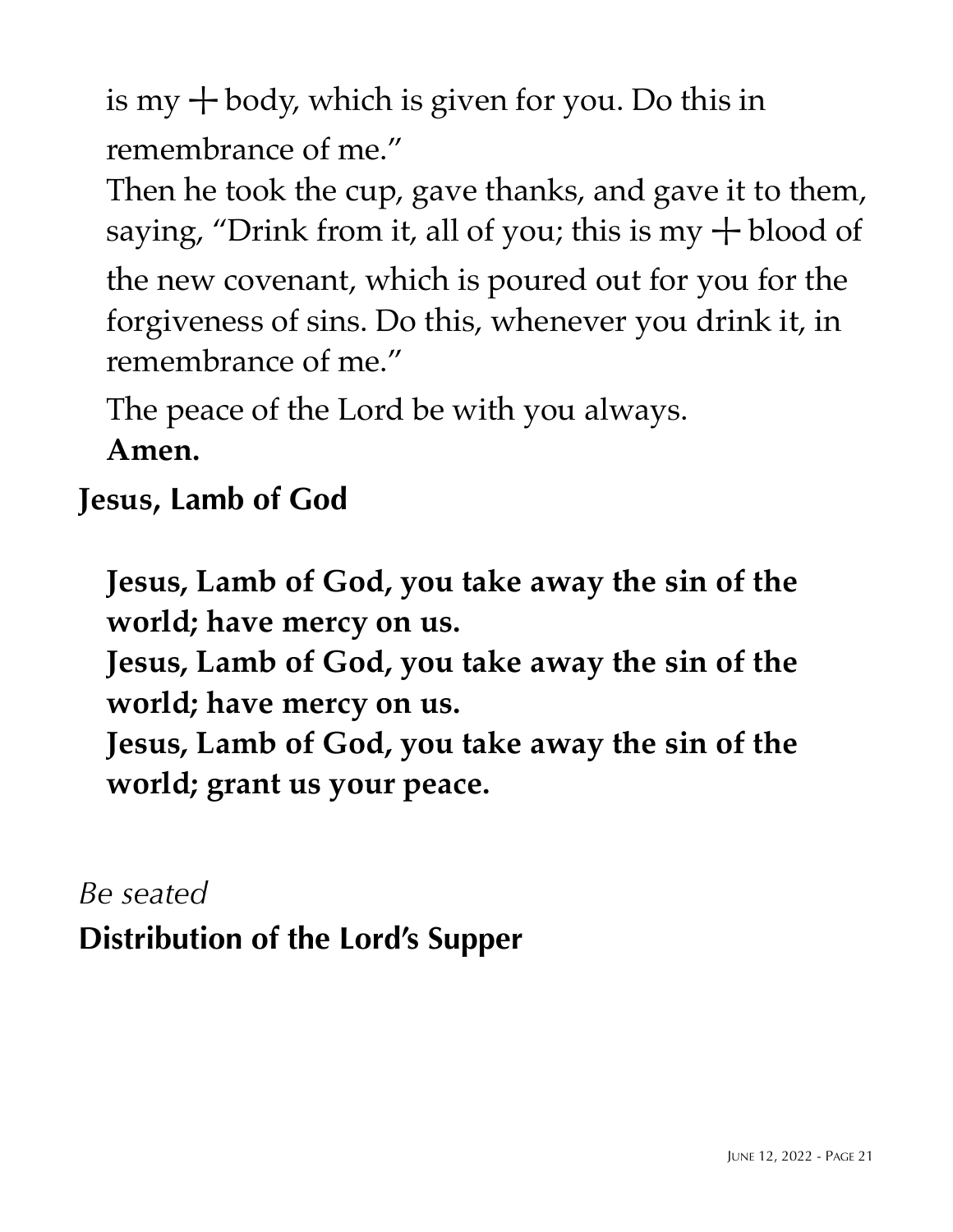## **Anthem| Holy Spirit, the Dove Sent From Heaven**

*The choir sings this Spanish hymn to the Holy Spirit that summarizes the blessings of Pentecost that our loving God continues to pour out on his people.*

 Holy Spirit, the dove sent from heaven, Ever one with the One who is three, From the Father you came, Words of peace to proclaim, Come and comfort us, speak tenderly. You, the fragrance of life we are seeking; Fill your temple, your altar make clean. Joyous shelter of love, Gracious friend from above, In your care we are resting, serene.

2 Holy Spirit, the fire celestial, Who on Pentecost came as foretold To descend from on high, And the Church occupy As the cloud filled the temple of old; All the baptized you seal with your promise, All believers your gift there receive, So that all the elect—All in Christ—may expect To enjoy what by grace they believe.

3 Holy Spirit, the unction of blessing, Sacred oil of the green olive tree, Giving heat, giving light, As the tent lamps ignite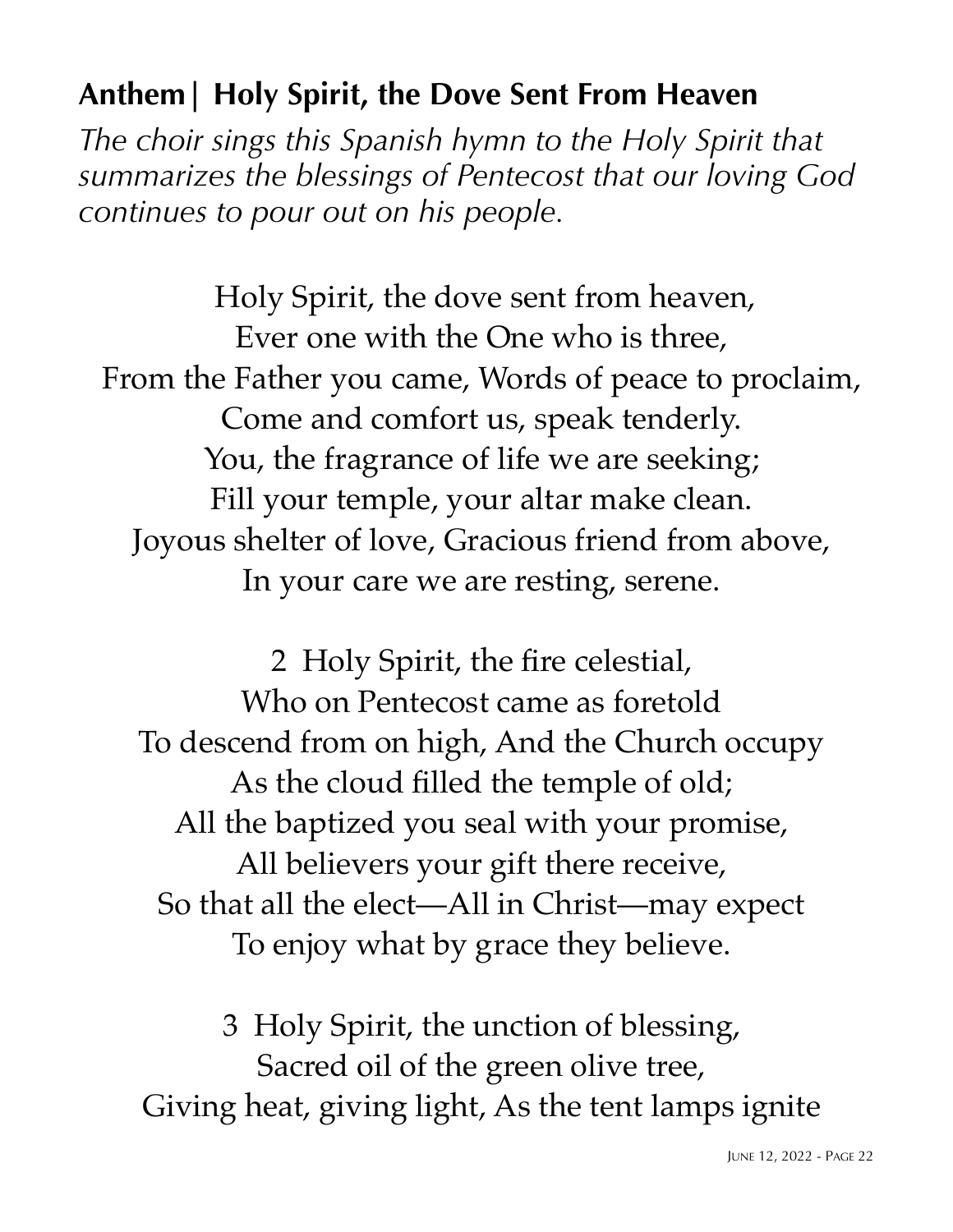And as Aaron praised God joyfully. Blessed living and life-giving water, Now preserve us from evil within; For in Jesus, God's Son, All believers are one In this washing that cleanses from sin.

4 Holy Spirit, the wind of great power, Source of strength and of peace and of love, Truest Comforter, plead As you bring all our need To the throne of God's glory above. Be the light that enlightens the Scriptures; Keep our feet from each devilish snare; Only you can make whole All that troubles our soul; By your chrism, Christ's triumph we share.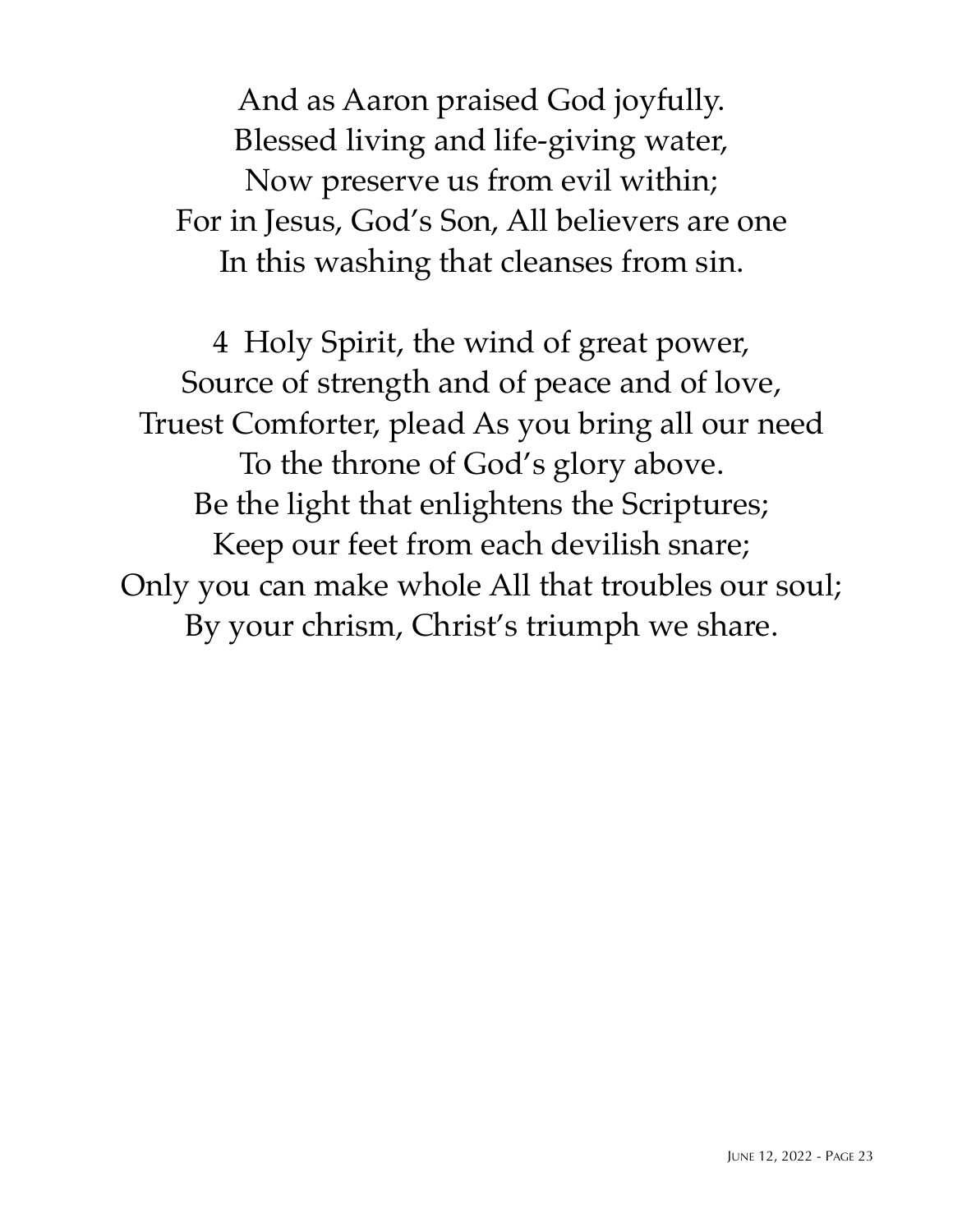#### **Hymn | 592 Holy Spirit, Ever Dwelling**

**Holy Spirit, ever dwelling in the holiest realms of light, Holy Spirit, ever brooding o'er a world of gloom and night, Holy Spirit, ever raising those of earth to thrones on high, living, life-imparting Spirit, you we praise and magnify.**

**Holy Spirit, ever living as the Church's very life, Holy Spirit, ever striving through us in a ceaseless strife, Holy Spirit, ever forming in the Church the mind of Christ, you we praise with endless worship for your gracious gifts unpriced.**

**Holy Spirit, ever working through the Church's ministry, teaching, strength'ning, and absolving, setting captive sinners free,**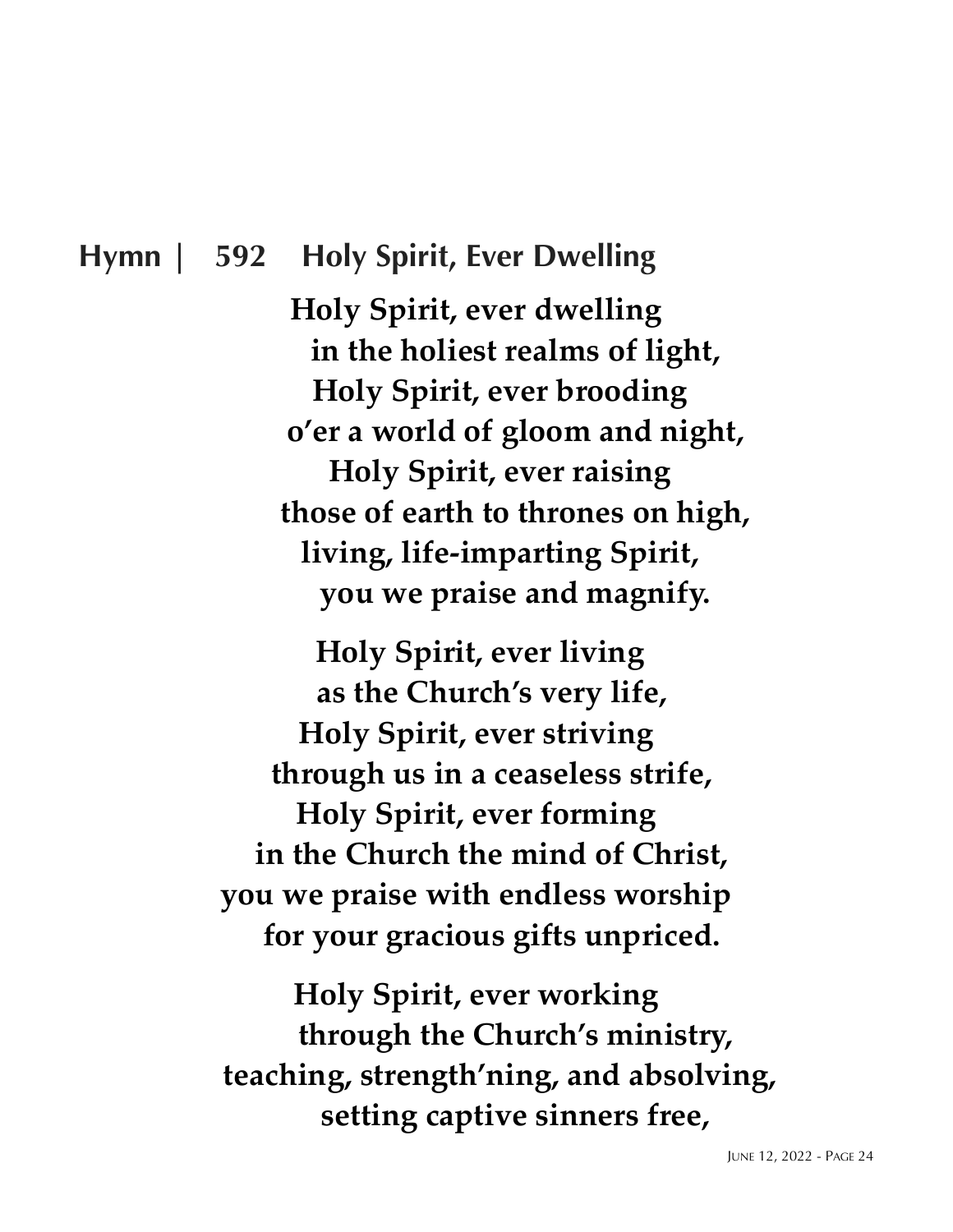# **Holy Spirit, ever binding age to age and soul to soul in communion never ending, you we worship and extol.**

*After the distribution, the minister speaks this blessing:*

The true body and blood of our Lord Jesus Christ strengthen and preserve you to life everlasting. Your  $+$ sins are forgiven.

## **Amen.**

## *Stand*

Give thanks to the Lord, for he is good; **his mercy endures forever.**

Whenever we eat this bread and drink this cup, **we proclaim the Lord's death until he comes.**

We give you thanks, O Lord, for the foretaste of the heavenly banquet you have given us in this Sacrament. Through this gift you have fed our faith, nourished our hope, and strengthened our love. By your Spirit, help us to live as your holy people until that day when you will receive us as your guests at the wedding supper of the Lamb, who lives and reigns with you and the Holy Spirit, one God, now and forever. **Amen.**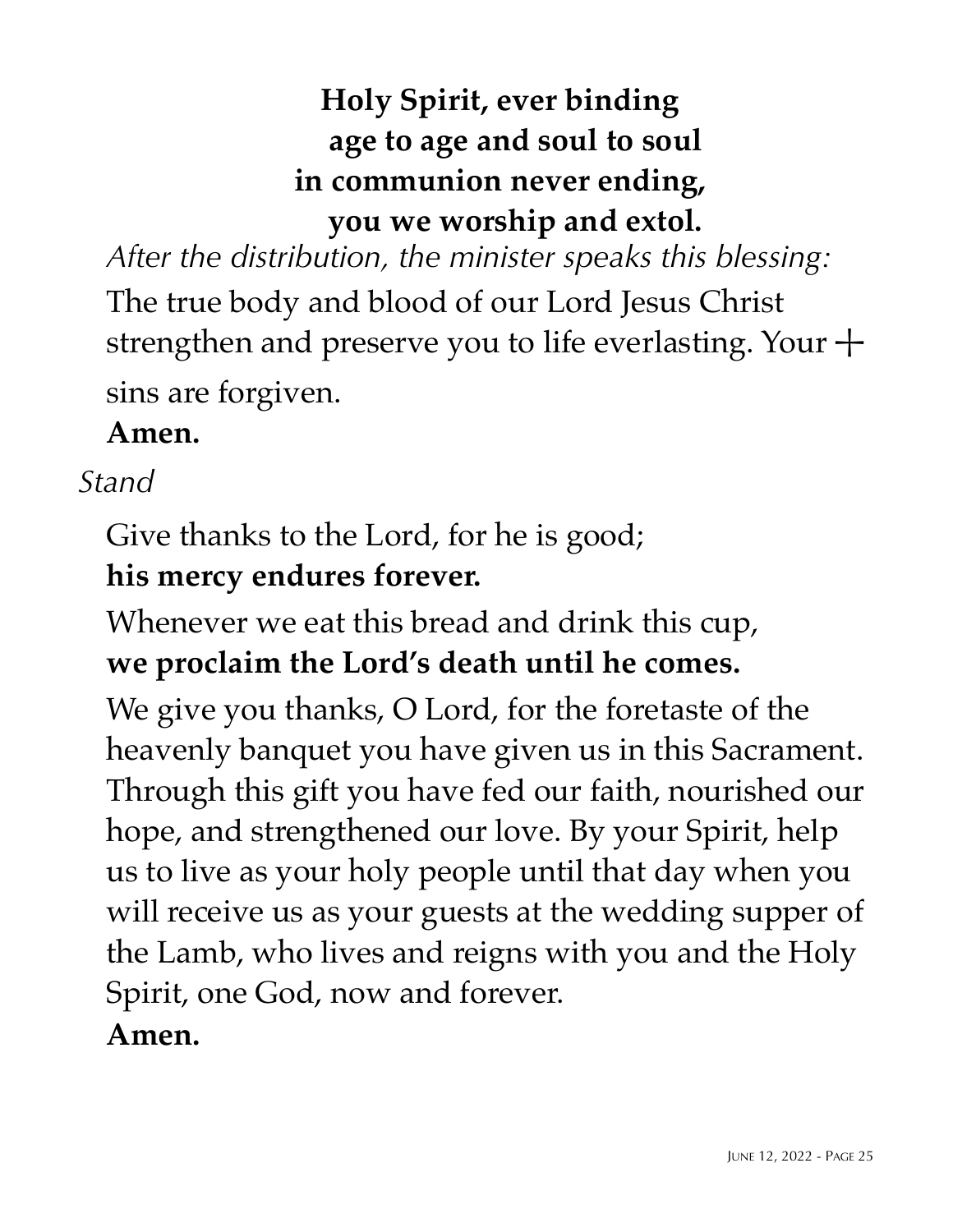## **Blessing**

The Lord bless you and keep you.

The Lord make his face shine on you and be gracious to you.

The Lord look on you with favor and  $+$  give you

peace.

**Amen.**

## **Closing Hymn | 593 Holy Spirit, Ever Dwelling**

**Holy Spirit, light divine, shine upon this heart of mine; chase the gloom of night away, turn the darkness into day.**

**Holy Spirit, love divine, cleanse this guilty heart of mine; in your mercy pity me, from sin's bondage set me free.**